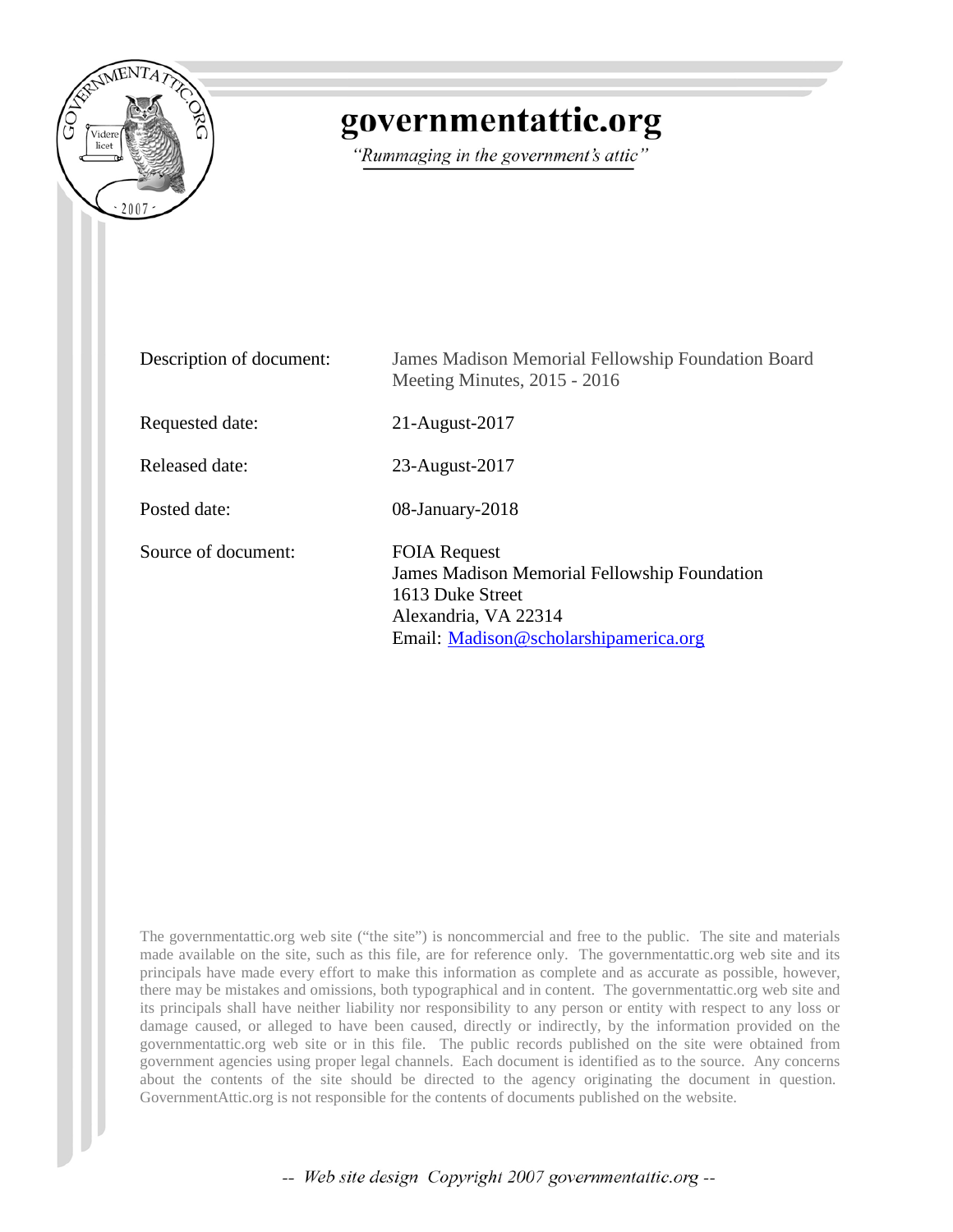From: Liz Ray <lray@jamesmadison.com> Cc: 'Lewis Larsen' <llarsen@jamesmadison.gov> Sent: Wed, Aug 23, 2017 12:06 pm Subject: RE: Freedom of Information Act request

Good afternoon:

Please find Board Meeting Minutes for the James Madison Memorial Fellowship Foundation for 2015 and 2016 attached; as per your email request below.

The Board of Trustees did not meet this year, 2017, as our Board is in transition awaiting the appointment of new members.

Please let me know if you have any additional questions and if you have not done so already, please check out our website – www.jamesmadison.gov

Best regards,

Elizabeth G. Ray Management and Program Analysis Officer James Madison Foundation 1613 Duke Street Alexandria, VA 22314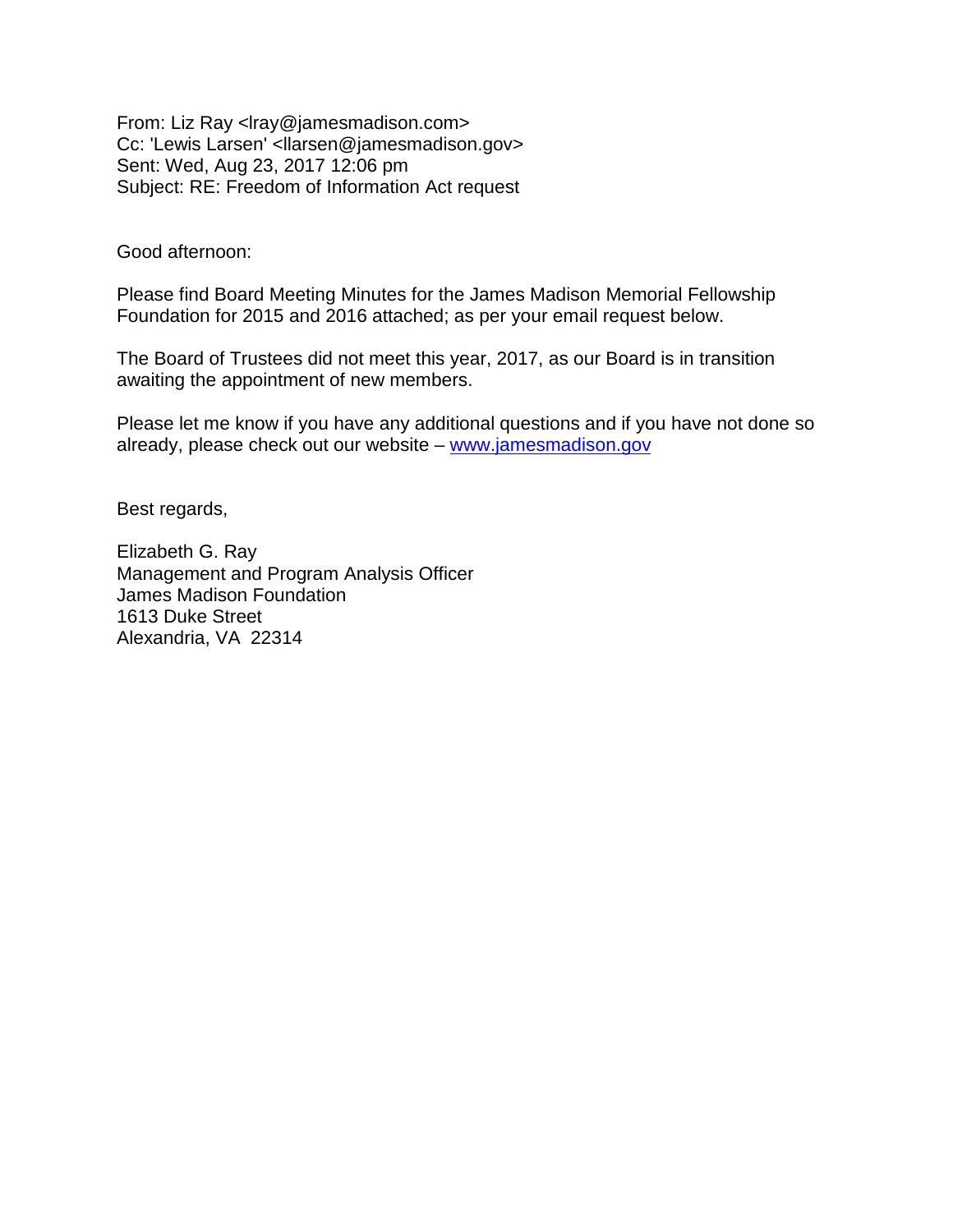## **MINUTES**

*James Madison Memorial Fellowship Foundation Board of Trustees' Meeting*

> June 25, 2015- 8:30 A.M. Senate Visitor's Center, Room 212

Senator John Cornyn called the Board meeting to order at 8:30 a.m.

Board members and principals present:

Senator John Cornyn, Chairman Senator Benjamin L. Cardin, Member Dr. Catherine Allgor, Member Judge William Terrell Hodges, Member Dr. Drew McCoy, Member David O. Bickart, Esq., Foundation's Legal Counsel

Foundation and Congressional Staff Members:

Lewis Larsen, President Dr. Jeffry Morrison, Director of the Summer Institute Claire M. Griffin, Director of Special Projects Elizabeth G. Ray, Management and Program Analysis Officer Sheila Osbourne, Academic Assistant Jason McCray, Support Services Assistant Michelle Chin, Legislative Assistant, Senator John M. Cornyn Mike Thomas, Projects Director, Senator Benjamin L. Cardin Richard Vanden Bosch, 2003 James Madison Fellow, California/ 2015 Congressional Fellow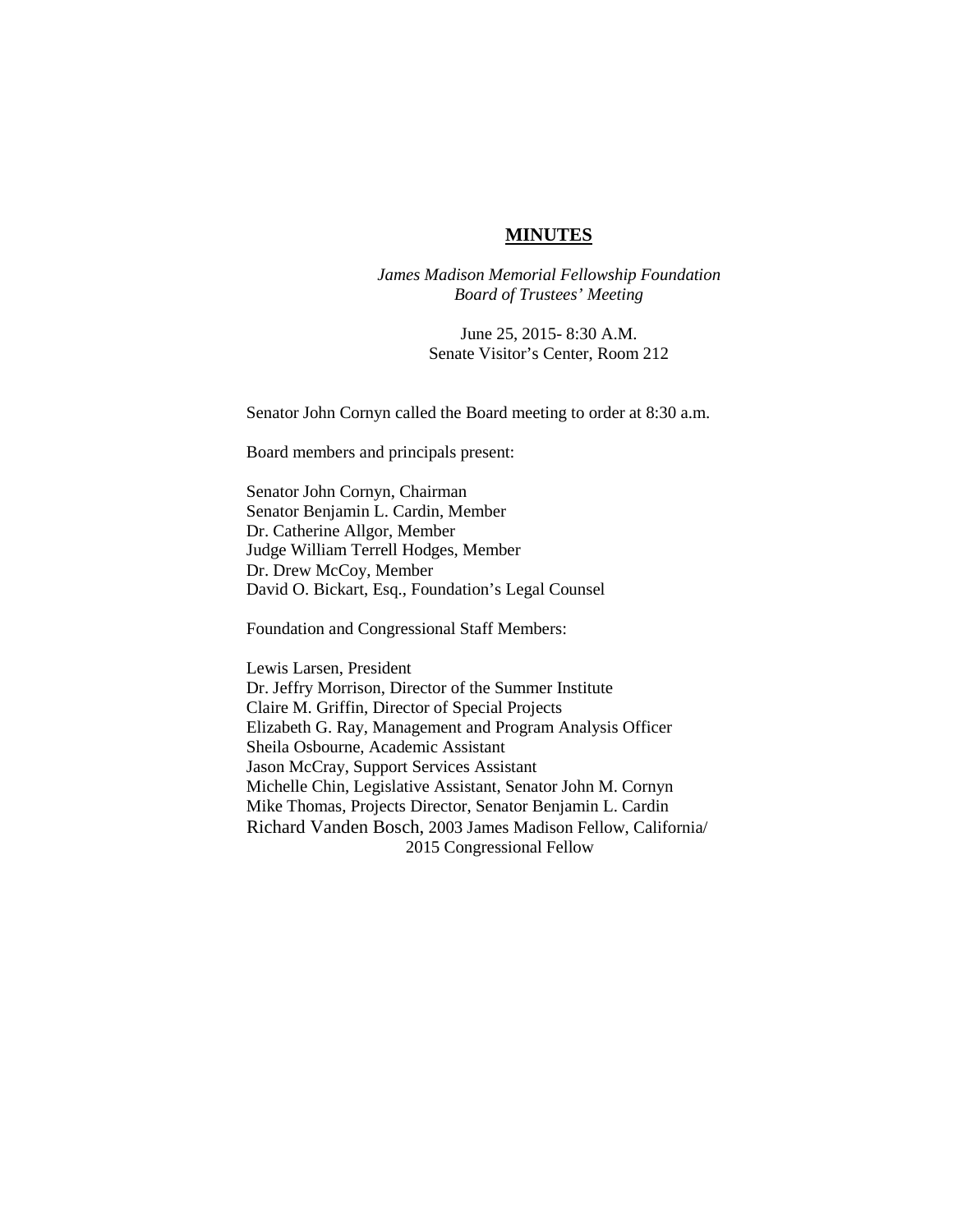At 8:30 a.m. Senator John Cornyn, Chairman of the Board, opened the Board meeting.

Senator Cornyn began by welcoming members and guests and introduced the Board members at the table.

Senator Cornyn began the first order of business and asked for a motion to approve the *Minutes* from the 2014 Board of Trustee Meeting. Judge Hodges made a motion, Dr. Allgor seconded, and the *Minutes* were approved by unanimous consent of the Board. Senator Cornyn then asked Mr. Larsen for the President's Report.

#### **PRESIDENT'S REPORT**

Mr. Larsen began by introducing the Madison staff. Professor Morrison received a full professorship; Claire Griffin is our Director of Special Projects; Kimberly Alldredge is a new employee; Sheila Osbourne is the Academic Assistant dealing with education issues; Elizabeth Ray is the Management and Program Analysis Officer dealing with financial issues; and David O. Bickart, Esq. is the Foundation's legal counsel. Mr. Larsen then reviewed the report on the James Madison Foundation's finances stating that the Foundation is financially sound and the endowment is untouched. The Foundation has never been as strong as we are now by growing the James Madison Education Fund, Inc. approximately\$700,000.00. Senator Cornyn asked where the Foundation was investing. Mr. Larsen stated that the endowment is invested in the U.S. Treasury and the James Madison Education Fund, Inc. is invested in the stock market. Purchasing the building was also part of the secret to the strong finances. The Foundation awarded 51 Fellowships in 2015 which is a bit less than in past years but by trimming down fellowship awards, this also saves money. There are currently about 1,400 Fellows with 85% still in the classroom. Mr. Larsen told the Board that the annual Summer Institute started on the past Saturday and gave thanks to Michelle Chin for arranging the White House visit. Mr. Larsen said two Cuban Fellows were to attend this year's Summer Institute but that the State Department was having technical malfunctions with printing visas, so only one Cuban Fellow had arrived.

Senator Cardin said he was leaving for Cuba this afternoon and could visit the US Intersect Section to help with the Cuban Fellow's visa. The Senator asked Mr. Larsen to give the information to Mike Thomas.

Senator Cornyn asked where the Foundation was on social media.

Mr. Larsen explained that the Foundation was full blown on Facebook and Twitter and we have a big national following. The Fellows are following the updates and promoting the Foundation and fellowship awards.

Mr. Larsen said some challenges facing the Foundation were the upcoming contract negotiations with Georgetown University. The Foundation is the one big program during the summer and is their largest source of income during that timeframe. Secondly, there are two Treasury bonds coming due and we are not able to match the interest on expiring bonds.

Senator Cornyn asked if the Foundation invested in the stock market?

Mr. Larsen explained that the Foundation could only invest in the Treasury and that the James Madison Education Fund, Inc. was diversified in the stock market.

Dr. McCoy asked if the investment was done by computer.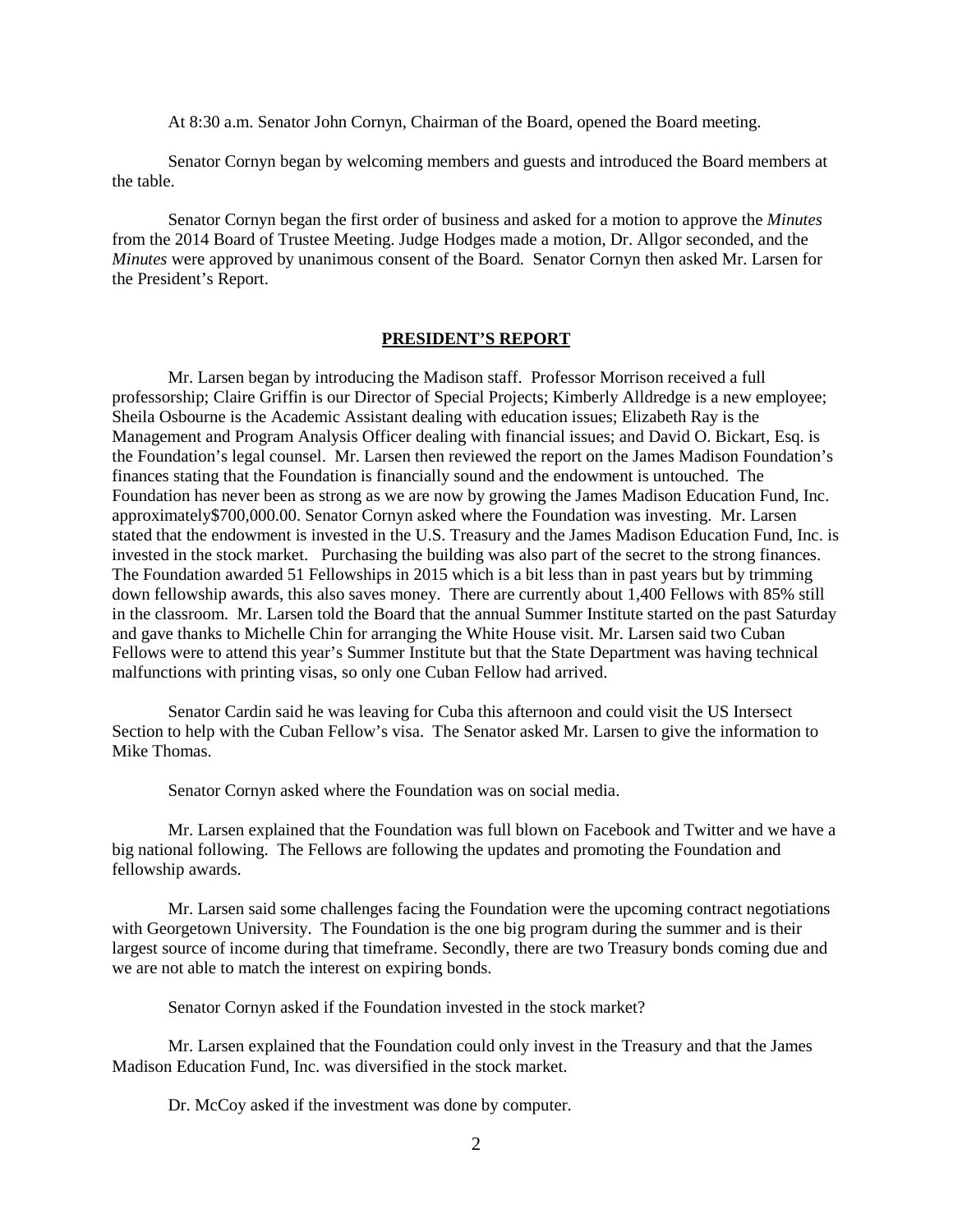Mr. Larsen confirmed that the James Madison Education Fund, Inc. was done by TDAmeritrade on a computer system. That the timing was good and that the endowment was growing. Unfortunately the growth potential is not there for the federal government (James Madison Memorial Fellowship Foundation).

Mr. Larsen mentioned that the Department of Interior has oversight over the James Madison Memorial Fellowship Foundation since the Foundation is a micro-agency.

Mr. Larsen stated that resolution 427 was a disaster in civic education. He thanked Senator Cardin for his efforts in civic education legislation. People have been joining the Civic Renewal Network but outside of the James Madison Memorial Fellowship Foundation, no one in the federal government is doing anything regarding civic education.

Ms. Claire Griffin explained that the Civic Renewal Network was out of the University of Pennsylvania started by a professor with granting money from the Annenberg Foundation. It is the first time that there is a renewal of old civic programs including Teach for America and We the People, which have not been funded for years.

Mr. Larsen said that there seems to be a movement on the House side to move the We the People program under the James Madison Memorial Fellowship Foundation's prevue.

Senator Cornyn and Dr. Allgor asked for an explanation of We the People.

Mr. Larsen asked Ms. Claire Griffin to explain. Ms. Griffin stated that We the People was designed to get kids thinking about local, state and national politics, government, etc.

Mr. Larsen explained that the Fellows are included as a line item in the budget.

Senator Cornyn suggested that he could help.

Senator Cardin said that Senator Cornyn and he would look at the civic bill as authored by Senator Lamar Alexander.

Senator Cornyn stated that they would try working it pretty hard.

Mr. Larsen explained the new initiative of the James Madison Memorial Fellowship Foundation – the video series – Constitutional Conversations – which are out on the web and a resource teachers can use with their classes. Dr. Allgor was scheduled to do a video on Dolley Madison, Dr. McCoy would be returning to do another video, Dr. Kaminski, Dr. Zaggari, and Dr. Rakove were all included in the series. The videos are funded by donations to the Foundation.

Mr. Larsen then played a video clip of Dr. Morrison showcasing the Constitutional Conversation series.

Senator Cornyn stated that it was very nice.

Mr. Larsen said that the series would tie all the professors to the Foundation. It also promotes the fellowships by getting the James Madison Memorial Fellowship Foundation name out via You Tube.

Ms. Michelle Chin asked where the series was filmed.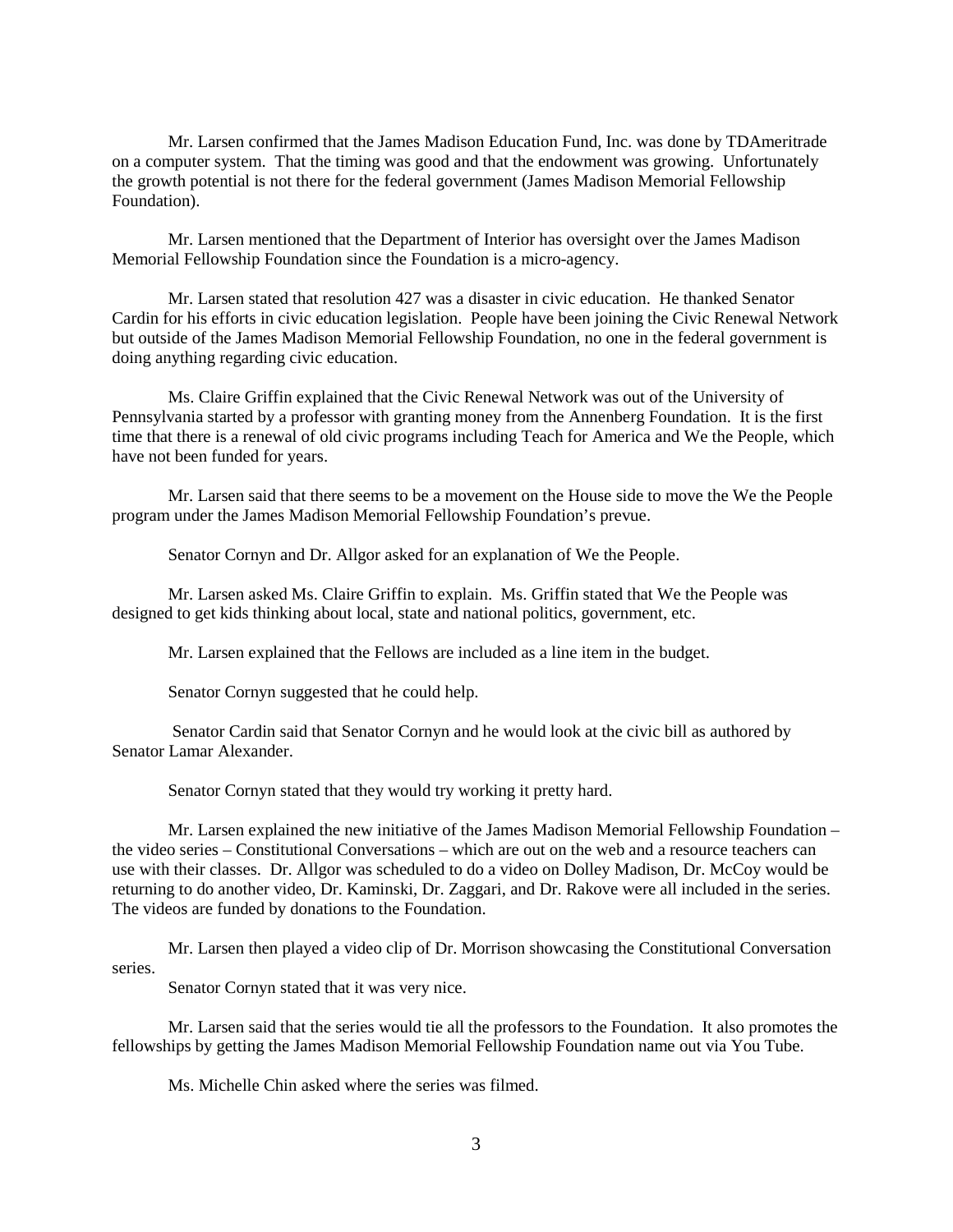Mr. Larsen explained that all the production takes place right at the Foundation office.

Senator Cornyn asked if the series was posted to social media and what was the ability to tare and use social media.

Mr. Larsen said yes, on our website, our Facebook page, and we have our own You Tube channel with all the videos.

Mr. Larsen moved forward with the audited financial statements under Tab 3, the yellow page. Mr. Larsen stated that with the finances at this time, we may use up the endowment; it can't be increased as we are stuck at the Treasury and there is no growth in federal funds. All the growth is from the 501 (c) (3) education fund; this is what is used to allow the program to grow.

David O. Bickart, Esq. asked if the tuition continues to go up, is the Foundation unable to attract qualified applicants.

Mr. Larsen remarked that no we are still getting them; they often have to pay the difference of their tuition out of pocket. Fellows are key to what we are doing – they are great ambassadors for the program and are encouraging their colleagues to apply. Great Fellows are lobbed up to us from our current Fellows.

Mr. Larsen asked Ms. Claire Griffin to speak.

Ms. Griffin mentioned that 14% of our completed Fellows are not in the classroom but are providing educational and leadership throughout the educational system. For example, John Kin is currently an advisor to the Secretary of Education. Ms. Griffin also mentioned Joe Sangillo who was the 2014 Congressional Fellow and worked in Senator Cardin's office.

Senator Cardin said Joe is an incredible person and he was pleased to hear his name, nodding in agreement to Claire's praises of him.

Mr. Larsen expressed his frustration with the White House and their lack of filling Trustee vacancies.

Senator Cardin and Senator Cornyn asked if they could help. Senator Cardin asked how many vacancies there are and mentioned that the Executive Branch asks him every day to move their appointments. I can ask them to move on the Foundation's.

Mr. Larsen explained that Dr. Allgor's term was in override because the session ended and that Dr. Pauline Maier's untimely death was a huge loss.

Senator Cornyn said he would get Michelle Chin to work with you and Senator Cardin to work on a strategy to get nominations.

Mr. Larsen said if Senator Cardin couldn't get it done, than no one can.

Mr. Larsen then introduced Dr. Morrison to discuss the Summer Institute.

Dr. Morrison went explained that we are working to strengthen our academic presence by being a clearinghouse for all things Madison; by building relationships with institutions of higher learning; strengthening the Summer Institute; and creating the video series which gathers a stable of academics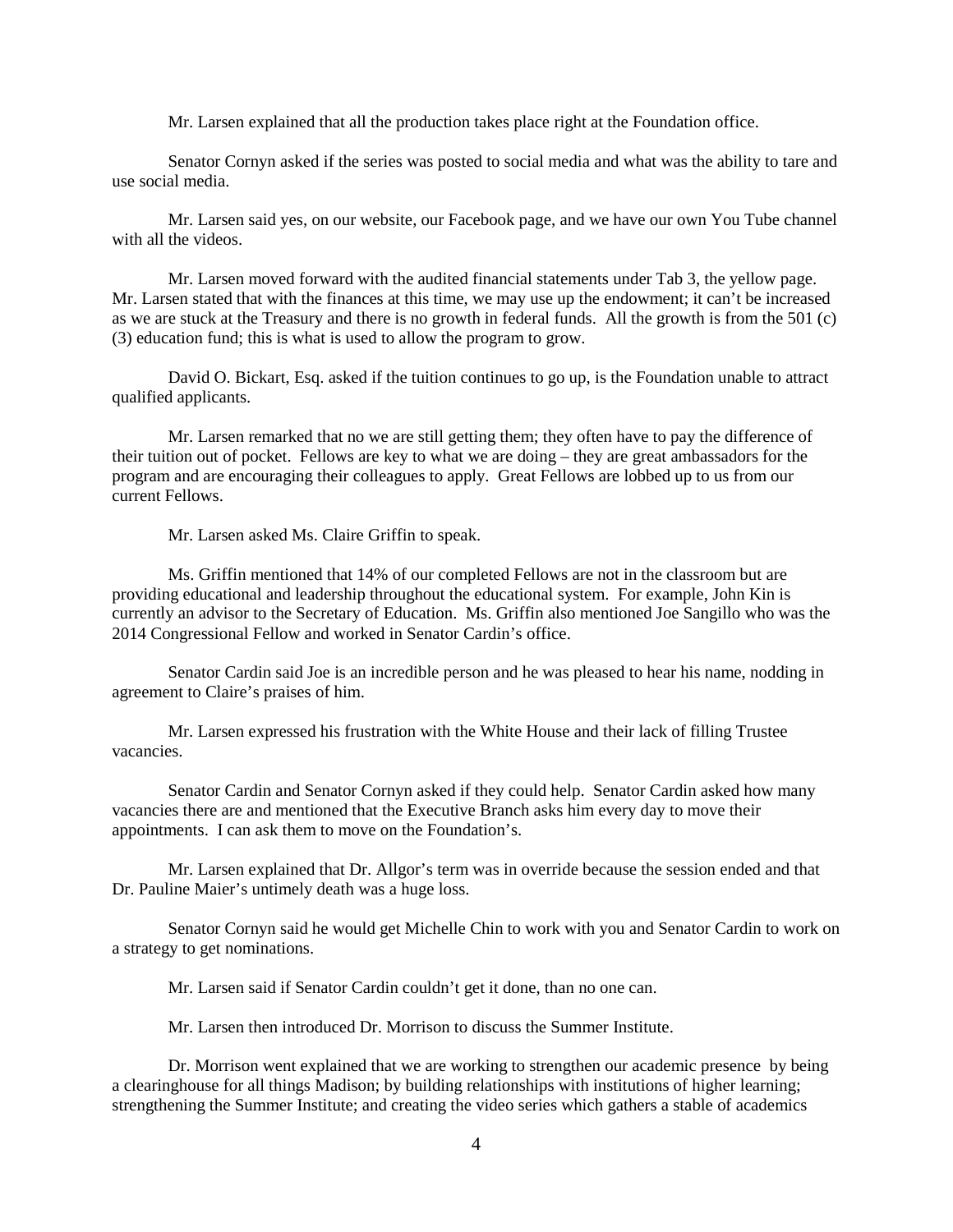who might not be around – brand them – and they are then around forever. Dr. Morrison mentioned Ms. Kimberly Alldredge's work with a new Wiki page for the Foundation and that the Summer Institute has a new professor, Dr. Halperin and continues with Dr. Charlie Yonkers as our Summer Institute auditor.

Senator Cornyn said he was intrigued by online education disrupting higher education. There is so much free online, is there any authority to approve accreditation of online/free courses?

Dr. Morrison stated that each geographical region has an approving body.

Senator Cornyn asked if there was a way the James Madison Memorial Fellowship Foundation could provide course credit for some of the online activities we are doing – i.e. Constitutional Conversations with top professors. What about a James Madison Foundation M.A. degree in the future?

Mr. Larsen said with technology and the internet, online education is exploding and taking away from the brick and mortar institutions. Harvard professor, Dr. Christiansen states that higher education is the next to go – a Walmart MBA from the University of Phoenix costs so much less.

Senator Cardin stated that it is a complicated situation mentioning UMUC as the largest for-profit university; how do you get accountability and accreditation; it is a challenge for universities.

Mr. Larsen said the handwriting is on the wall – going online rips apart the adjunct world with the top professors still being o.k. Adams State has begun an online degree through Gilder Lehrman. You can earn a master's degree for \$6,000.00 and yet have the best professors available.

Senator Cornyn asked about consumer protection and scams.

At this point in time, Mr. Larsen introduced Mr. Richard Vanden Bosch, 2003 Fellow from California and the 2015 Congressional Fellow, and asked him to say a few words.

Mr. Vanden Bosch gave his talk.

**Richard Vanden Bosch, Congressional Fellow—2003 (CA)** 

## **Remarks for the Board of Trustees of the James Madison Memorial Fellowship Foundation Thursday, June 25, 2015**

## **8:30 A.M. (Room SVC 210 of the Capitol Visitors' Center)**

Good morning. Thank you for the opportunity to speak with you today about my experience with the James Madison Foundation as a Madison Fellow and Congressional Fellow. I received the James Madison Foundation California Senior Fellowship in 2003. At the time I was enrolled in the master's program at California State University, Stanislaus, and employed full-time teaching U.S. history and government. I had also attended a few classes at Stanford University that I was able to incorporate as independent study classes in my master's degree. These focused on *The Federalist Papers* and constitutional theory. I was thrilled at the opportunity to study at Georgetown University with some of the elite professors in constitutional history. The following summer of 2004 I attended the "Foundations of American Constitutionalism" at Georgetown. The information I received transformed my understanding of American history, constitutionalism, and political theory. I was also privileged to collaborate with gifted and brilliant educators from across the country. I realized that as smart as I thought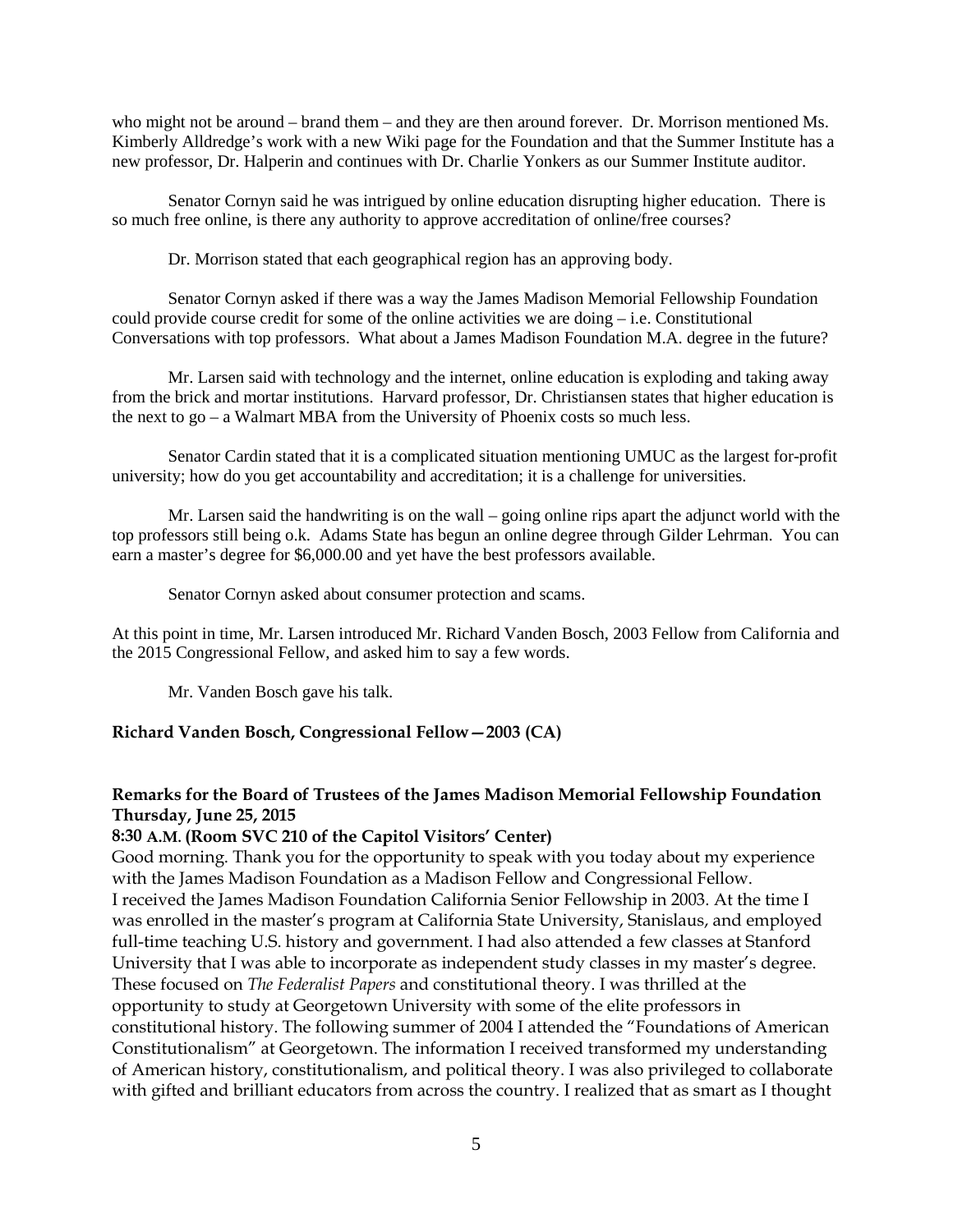I might be, I was surrounded by exceptional historians and articulate writers who would challenge and encourage me to improve. The time at Georgetown was priceless, and unlike anything I have experienced in my life. I thoroughly enjoyed the lectures, small-group sessions, and learned innumerable things, especially from Dr. Morrison regarding religious liberty. I truly enjoyed the camaraderie with everyone, whether it was at lunch, in the halls, or proofreading my colleagues' papers, and I have established life-long friends. My time working with Congressman Denham has been short but enlightening, and I cannot wait to learn more. I want to understand better how a bill really becomes a law, how it is amended, how committees and hearings are impacted by seniority and party rule, and how the legislative branch works with federal agencies in the executive branch to provide oversight and accountability. Congressman Denham's Legislative Director Bret Manley has asked that I chronicle Mr. Denham's actions in committee, floor speeches, amendments, bills, interest group advocacy, etc. Although I have only been doing this for three days, I have done extensive research on Puerto Rican statehood and its political and fiscal implications, and attended a committee hearing on the topic. I also attended a Transportation Subcommittee on Railroads, Pipelines, and Hazardous Materials meeting regarding "Positive Train Control Implementation" in which Mr. Denham is the Chair. Through assisting with committee work, floor speeches, doing research for legislation, and meeting other staffers and collaborating with them, this transformational knowledge will translate directly into my classrooms. I have embraced the role of ambassador for the James Madison Foundation. Everywhere I go, whether it is grading A.P. U.S. history exams in Kentucky or attending a Gilder Lehrman,, seminar in New York City, everyone will know about this incredible program. Being a Madison Senior Fellow and Congressional Fellow are badges of honor I will be able to carry with me for the rest of my life, and I would like to thank the Foundation and the Board of Trustees for these privileges. The investment you have made in my life has and will translate into the lives of the nearly 10,000 students who have had me as an instructor at both the collegiate and secondary levels in my 24 years of teaching. If the goal of the Foundation is for recipients to "have a unique opportunity to strengthen their research, writing, and analytical skills… and form professional ties that can significantly influence their career aspirations," then you have achieved this goal beyond all of my expectations."

Dr. McCoy then asked about the relationship between the Foundation and Ashland University – that the program must be a dream come true for the Foundation. What percentage of the Fellows are getting their degree at Ashland University? What is the relationship between the Foundation and Ashland University? Does the relationship concern you?

Mr. Larsen stated that the Foundation never gets involved in the process of the Fellows choosing their universities. If Fellow are struggling, the Foundation does suggest Ashland University as a possible choice. Some universities do not accept the Georgetown credit for the Summer Institute. It is being paid for and the Foundation wants those credits included in the degree program. The University of Wisconsin is doing the same thing. A degree earned in the summer is perfect for teachers. These are some of the complications faced by the Foundation.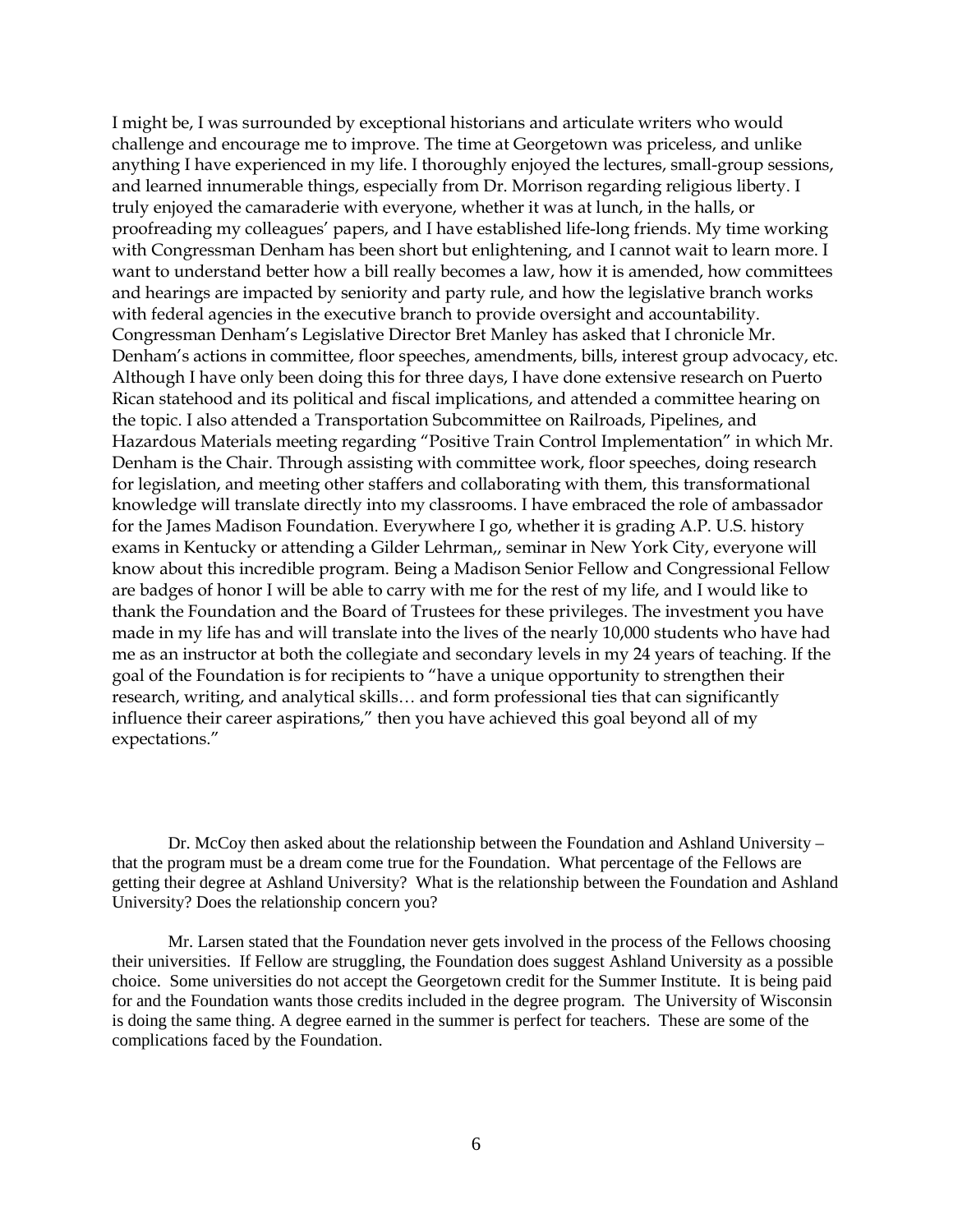Dr. Morrison continued that the Foundation does not handle the selection of the Fellows so as to avoid any incestuous implications you are hinting at Drew. Where the Fellows are doing their degree is not a factor. (NOTE – they must be earned at an accredited university or online program)

Dr. McCoy said he liked how Ashland combined the online teaching with face-to-face time.

Dr. Allgor complemented Dr. Morrison and mentioned a Montpelier program that was not a competition but it used to be all things Madison – a summer camp for professors which received a gift from David Rubenstein of \$10 million for the house and an archeological project on the slave quarters. Because they have moved from an ideas focus to a material focus, this has created an opportunity for the James Madison Memorial Fellowship to fill that gap.

Mr. Larsen mentioned that the Montpelier website shows James Madison as the underdog of the Founding Fathers. He said that the presidential homes are changing their focus – the Foundation is bringing them the greatest teachers and they are charging us more and more – are they about education or running a business?

Dr. Allgor discussed historic home missions and an intellectual shift – more of a material culture.

Mr. Larsen stated that the Foundation does have a relationship with David Rubenstein as the James Madison Memorial Fellowship Foundation was created out of that subcommittee – the Decatur House of the White House Historical Society.

Senator Cardin mentioned that he was hosted at the Library of Congress at a broad-based focus event and it would be nice to get Rubenstein to realize the importance of the Madison program.

Mr. Larsen thanked the Senator for his support; that he enjoys his job and finds it a privilege to work at the James Madison Memorial Fellowship Foundation.

The meeting adjourned at 9:35 a.m.

Board members had the opportunity to meet and have a photo taken with the Fellows from their state.

### **MEETING WITH MADISON FELLOWS**

The meeting adjourned to Senate Visitor's Center, Room 210 (the two rooms were adjoining so the divider was pushed open) and the Board members moved their seats to face the Fellows from the Summer Institute who were gathered to meet with the Board. Senator Cornyn addressed the Fellows and introduced each Board member before opening the floor for questions. Senator Cornyn and Senator Cardin were called away to Senate business and the remainder of the Board spent about an hour asking and responding to questions from the Fellows.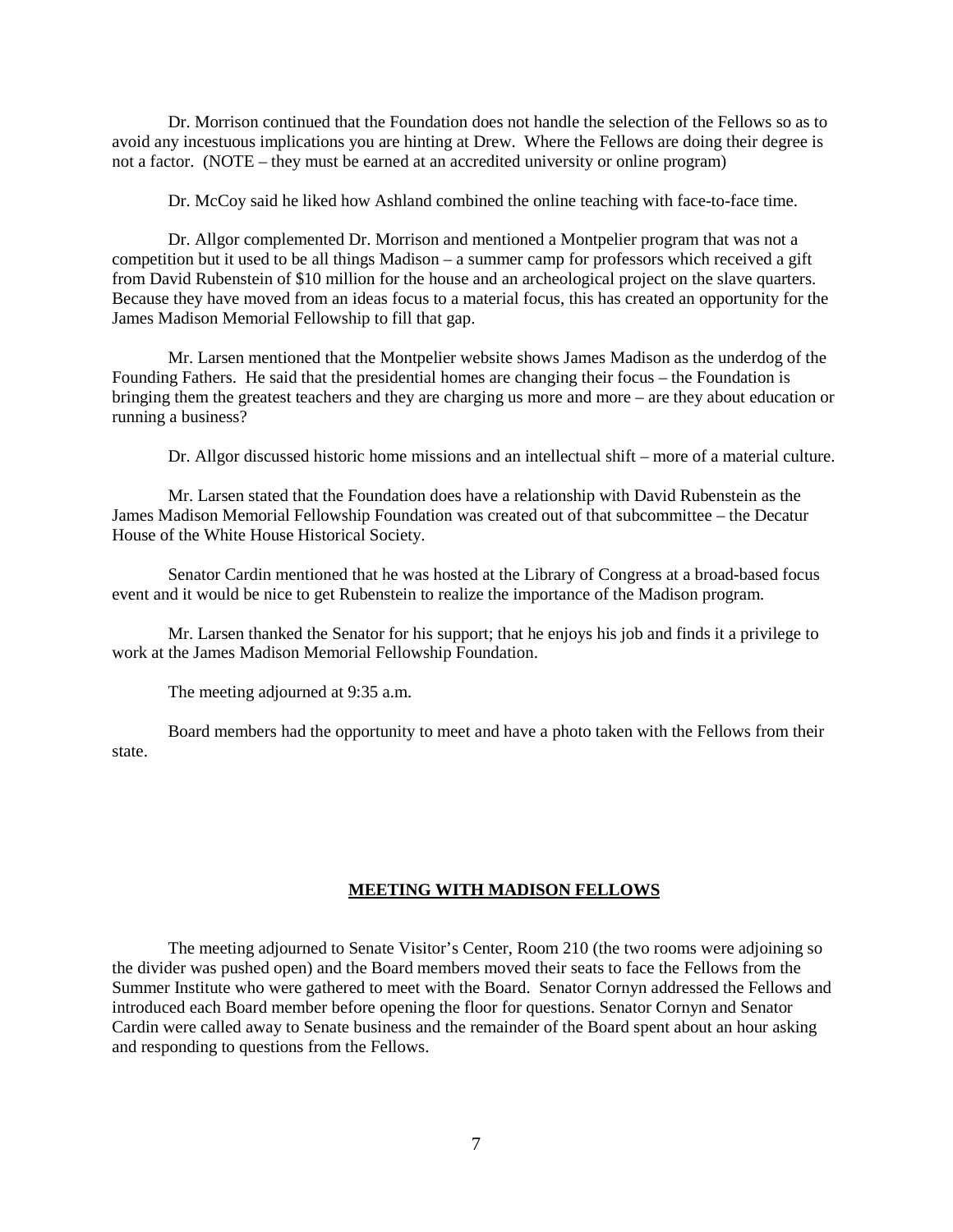## **MINUTES**

*James Madison Memorial Fellowship Foundation Board of Trustees' Meeting*

June 30, 2016- 8:30 A.M.

Senate Visitor's Center, Room 212

Senator John Cornyn called the Board meeting to order at 8:30 a.m.

Board members and principals present: Senator John Cornyn, Chairman Senator Benjamin L. Cardin, Member (arrived after the Board meeting) John B. King, Jr., Secretary of Education, Member Dr. Drew McCoy, Member David O. Bickart, Esq., Foundation's Legal Counsel

Foundation and Congressional Staff Members:

Lewis Larsen, President Dr. Jeffry Morrison, Director of the Summer Institute Claire M. Griffin, Director of Special Projects Elizabeth G. Ray, Management and Program Analysis Officer Sheila Osbourne, Academic Assistant Jason McCray, Support Services Assistant Michelle Chin, Legislative Assistant, Senator John M. Cornyn Mike Thomas, Projects Director, Senator Benjamin L. Cardin John Resendez, 2012 James Madison Fellow, California/2016 Congressional Fellow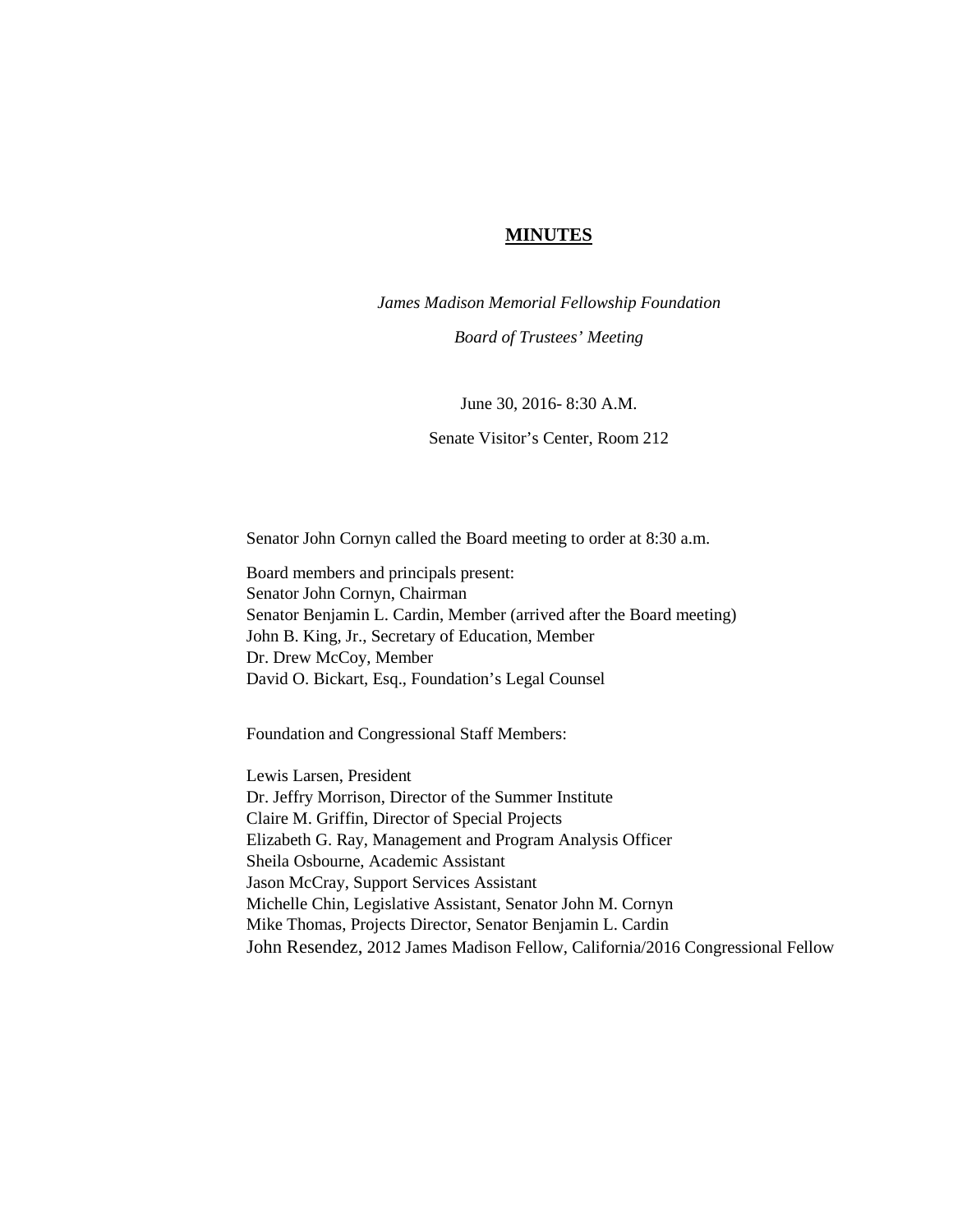Senator Cornyn welcomed President Larsen, the Madison staff, the congressional Fellow and Secretary John B. King, Jr. Since it was such a small group of Board members, Senator Cornyn was happy to enlist the help of Secretary King.

Senator Cornyn acknowledged the service of the Madison staff and motioned for the meeting to commence. Professor Drew McCoy motioned and Secretary King seconded the motion. Senator Cornyn turned to Lew for the President's report.

Mr. Larsen: Excited to have John as a Trustee and alumni Fellow.

Several big contracts were renewed – Georgetown and Scholarship America – both with five year contracts. Georgetown was happy to have us renew. Scholarship America reduced their contract costs as we signed with them for five years.

Majority leader, Kevin McCarthy is renewing funding for the We the People program under civic education which hasn't been funded in ten years. There is a strong desire to provide funding for a Madison center and to have the Foundation run the program. The Senator would like to be on the Foundation's Board.

Senator Cornyn – I will have Claire reach out to initiate the We the People program with Senator McCarthy on the Board and to reach out to Senator Lamar Alexander about funding for the We the People program.

Mr. Larsen – Senator Cornyn and Senator Cardin's terms are ending at the end of this year.

Senator Cornyn – would be great to get Senator McCarthy and Bobby Scott on the board – it will be reviewed.

Mr. Larsen – Tab 2 – Board of Trustee's chart – we haven't had members of Congress; Judge Hodges is finished at the end of the year. Judge Colloton is on the short list for the Supreme Court. Joe Manchin was our last governor. Pauline Maier passed away and Professor McCoy is serving a 2<sup>nd</sup> term on the Board.

Senator Cornyn – asked if Professor McCoy would consider a reappointment

Professor McCoy – Would reconsider except for the vetting process – FBI investigation he was told he had a very boring life; the process was straightforward with the Bush administration; with Obama, the White House it was more difficult; Pauline Maier complained – there is nothing about me that would embarrass the Board.

Mr. Larsen – Tab 3 - finance discussion – review of treasury bonds page; the Foundation goes to Treasury to buy bonds- premium price, do it because the cost ends up being the same; you pay a premium to get a higher interest rate – when that was done in the past, the Treasury called the bond and the Foundation lost 1 million dollars. Admiral and I went to the Treasury and were told they were taking it and could call it whenever they liked. I refuse to pay premiums or discounts and propose to you, Mr. Chairman that we get Mr. Bickart to review for the Board and to have permission to grant that the \$830,000 bond coming due in November be reinvested at market rate to help growth as we are stuck at 2% growth rate.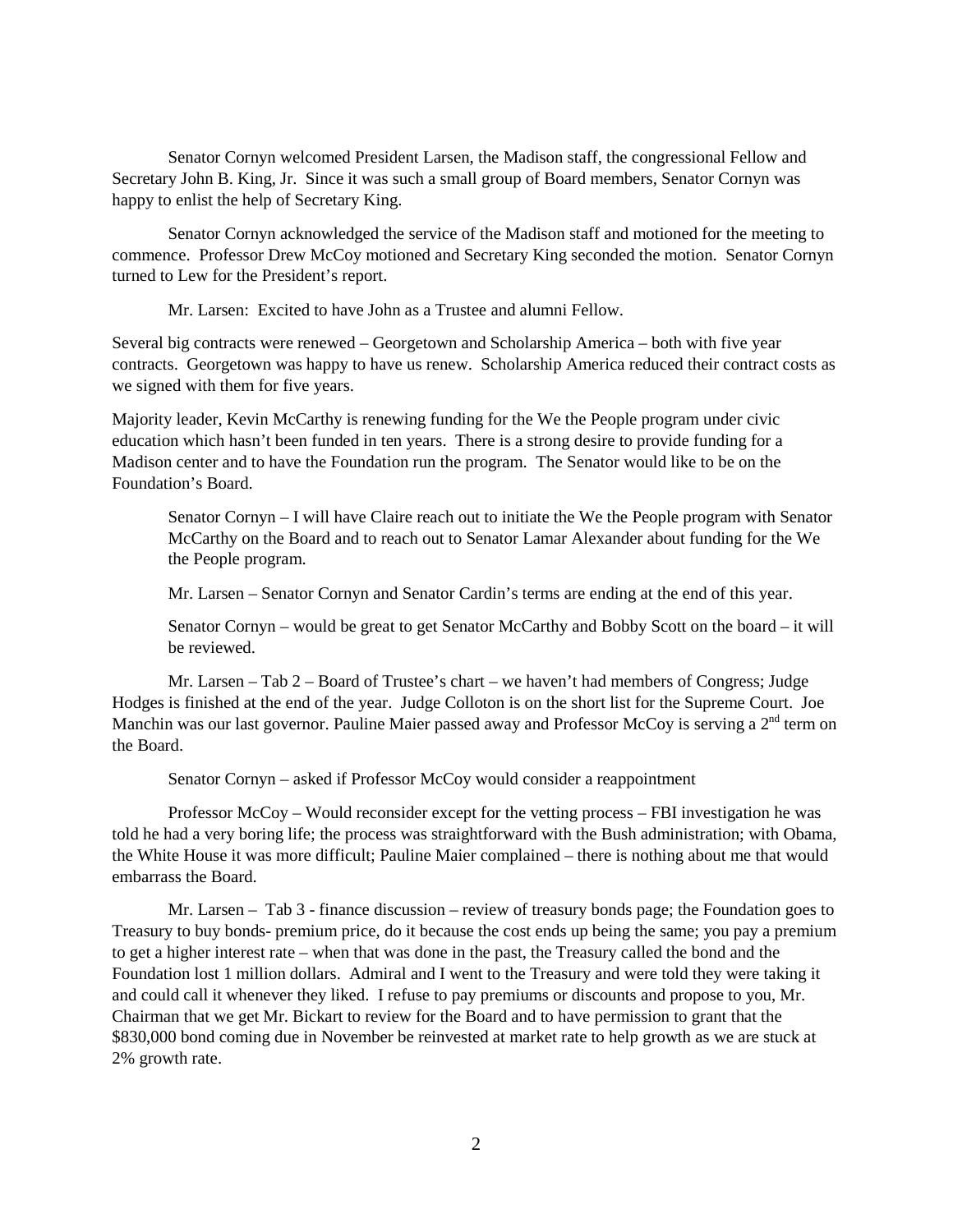Senator Cornyn – You can get 5%? When would the Board need to approve the proposal? Please provide a written proposal to the Board for consideration.

Mr. Bickart – the reason the Fund was created was for investment purposes and the Fund only supports the Foundation. Otherwise the program might get wiped out. There is no legal reason that the James Madison Foundation can't grant funds to the James Madison Education Fund, Inc.

Senator Cornyn – will think about it; it should be put in a formal written resolution, we can read and understand for complete transparency.

Mr. Larsen – will put together a proposal with David Bickart. \$41,000.00 grant given back to the government – the principal is at the Fund. We pay for the James Madison Foundation and the James Madison Education Fund, Inc. to be audited by independent auditors which is not necessary as a government agency, in order to be as transparent as possible.

Senator Cornyn – that is smart.

Mr. Larsen – explained the 501 (c) 3 to Secretary King; Georgetown is predicting a leveling of  $$ eventually out-pricing us – the solution is to have less Fellows attend for the same amount of money; Georgetown recognizes that they are out pricing themselves; some Fellows are taking loans, etc. You need to make costs affordable it you want Fellows to continue at your universities.

Secretary King – who is on the Fund Board?

Mr. Larsen introduced the staff – Admiral is President, I am Secretary, and Elizabeth Ray is Treasurer.

Senator Cornyn – does the money for the Fellows come from income or the principle?

Mr. Larsen - explained the Fund's establishment under Edelman. Don't want to touch principal, only awarded if funding is there; plead to Secretary King, if you have discretionary funds perhaps we could have privately funded monies

Senator Cornyn – Is Senator Alexander familiar with the program? It is a right fit for Senator Alexander.

Mr. Larsen – Can I have Board permission to meet with Senator Alexander's staff?

Senator Cornyn – without objection – Lew has permission/it is not managed by OMB – it is managed by the Fund Board – Claire can also help with that.

Mr. Bickart – OMB overseas our actions related to Congress.

Mr. Larsen – stronger this year than last but problems ahead

Senator Cornyn – You ae right to be cautious.

Mr. Larsen – this is the reality – other foundations get appropriations; Truman, Albright and Udall

Senator Cornyn – let's not give up on it; we have the Secretary of Education and people with clout.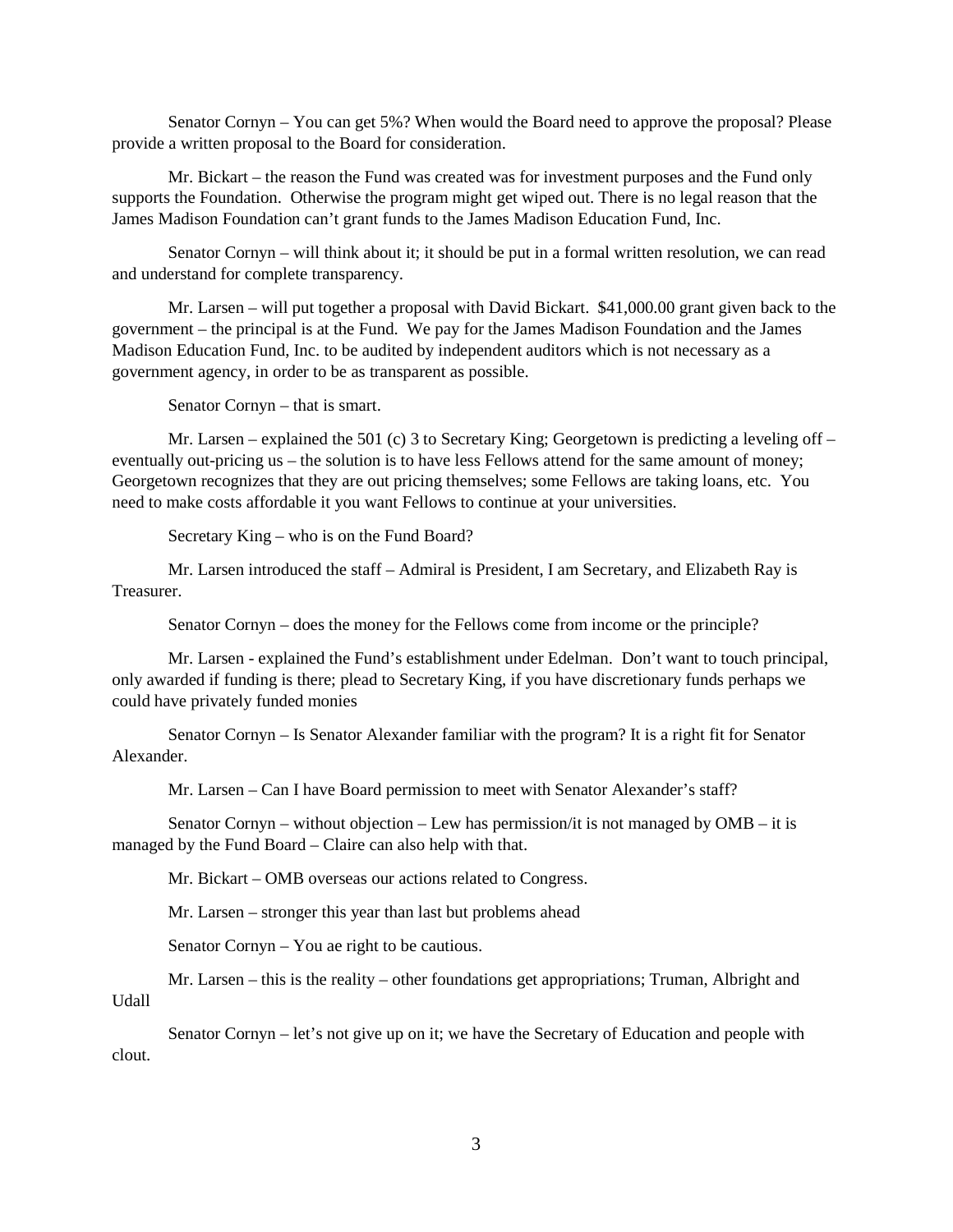Mr. Larsen – highlighted the Foundation's track record; we have a 95% success rate with our original endowment and the staff have not had a raise in years.

Mr. Bickart - the Foundation is very frugal Senator Cornyn – small but effective

Mr. Larsen – Cuban Fellow report– Manuel and why he was chosen. We should only choose senior scholars who teach American history. Now we'll take a minute to let Jeff talk about academics.

Dr. Morrison – Nice to meet you; we are in the midst of the Summer Institute – two weeks in with a near record number of Fellows – started with a private audience with Justice Kennedy – so we hit the ground running. We tried to get Justice Thomas but he was not available.

Mr. Larsen – it can be hard to get a Justice – a couple of them do not speak to large groups

Senator Cornyn – what about Justice Alito?

Mr. Larsen – he never does it

Dr. Morrison– Justice Thomas is staying despite rumors to the contrary; Summer Institute is going well – same faculty – stabilizing – continue to gel – Terri Halperin is the junior professor – there are three senior professors; for the James Madison Lecture – Professor Ed Lengel will be presenting – he does the Journal for American History, and is a George Washington scholar – working papers, digital editing. Professor Howard gave the Lecture last year – promised to be brief.

Mr. Larsen – the Fund donated \$167,000.00 to the Foundation; the Fund has gone up @\$700,000.00.

Mr. Larsen introduced John Resendez – working on the house side and teaching in southern California

John Resendez – thanked the Board and the staff

Congressional Fellow Statement:

*First, I would like to thank the entire James Madison Memorial Fellowship Foundation; the board and staff for allowing me to share my experiences today. I am honored to address such a distinguished group of public servants.*

*The James Madison Memorial Fellowship has not only been the greatest accomplishment of my career so far, but also one of the most profound personal growth journeys of my life; second only to becoming a husband and father.*

*When I applied for the Fellowship in 2011, I could not contain my excitement when imagining how winning this award would add to my professional prestige and also serve as a financial windfall. I put together the best application I could muster and hoped. When I received my rejection letter later that spring, I struggled to make sense of what happened. After a great deal of reflection and patient conversations with Foundation staff, I realized that my mindset was all wrong.*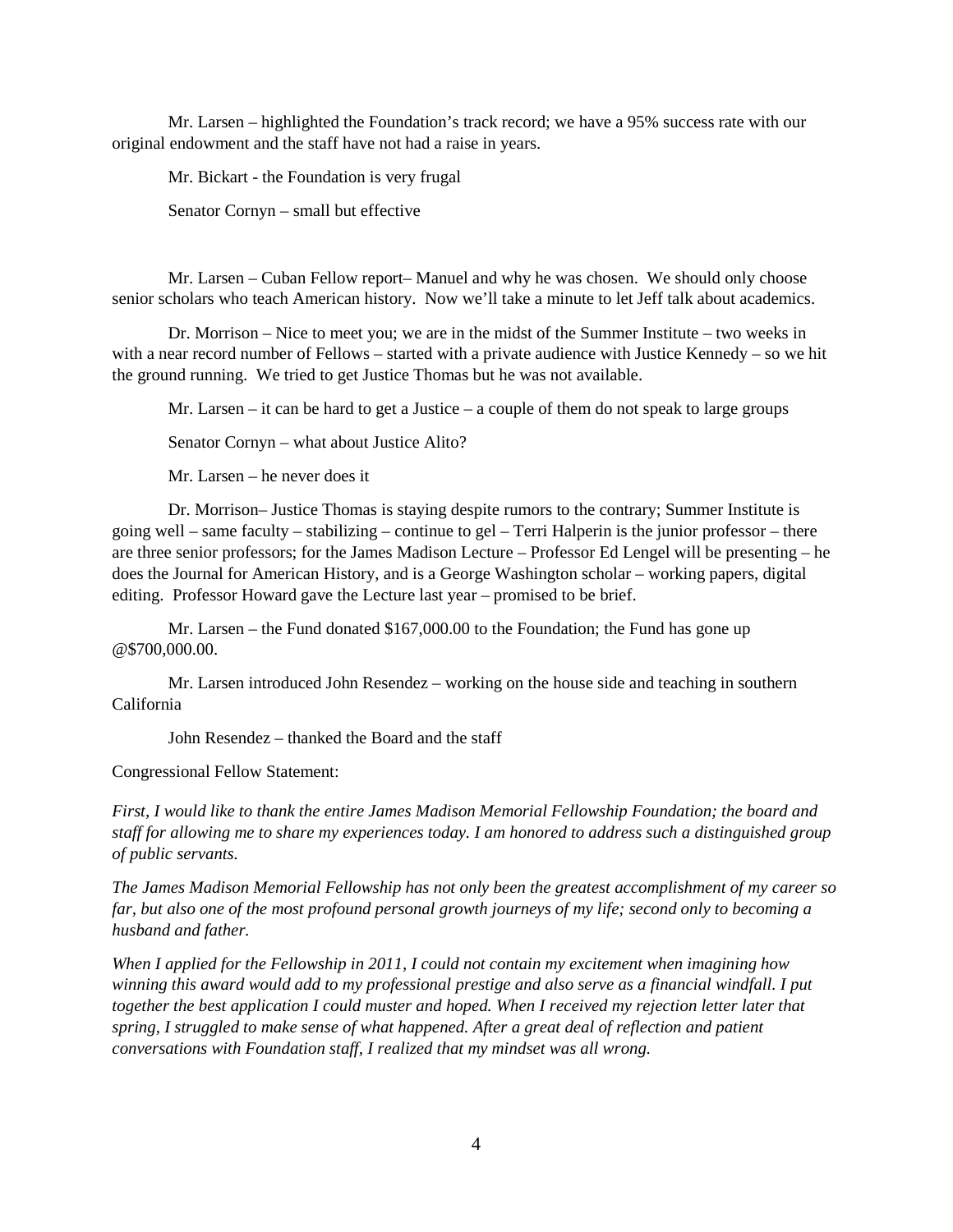James Madison Memorial Foundation Board Meeting June 30, 2016 Room 212 – Capitol Visitors Center

*The James Madison Fellowship is not about prestige and a scholarship, it is about service to our local communities and our country THROUGH scholarship. In that spirit I applied again in 2012 and the proper reorientation of my outlook was rewarded by the Foundation, who honored me with membership into this elite family of educators.*

*My Masters journey, which ended in the spring of 2013 with a degree in Political Science from California State University, Fullerton, sharpened my reasoning, fed my intellectual curiosity and empowered me with the knowledge to guide my students through the constitutionally circumscribed process of improving our democracy.* 

*As part of that Masters pursuit, I attended the Foundation's Summer Institute on the Constitution in the summer of 2012. When I arrived, I was inspired by the acumen of my colleagues and their commitment to the wellbeing of their students. The Fellows were supportive, not competitive, and the professors, which included Dr.'s Morrison and Dreisbach, challenged us to reach new intellectual heights. Fellows from that Institute still communicate, congregate and collaborate with each other, even to this day. Our experiences in lecture and discussion have been a model that I have since worked to replicate with my own students to prepare them for college and most importantly, public discourse.*

*My time at the institute was so profound that I worked for two years to come back as a Congressional Fellow, again enduring the sting of rejection in 2015. I have only been working in the office of Congressman Ami Bera of the CA-7th district for a couple of weeks, but I am happy to report that my service to the House of Representatives has been illuminating and the work substantive. While this position has drawn me out of my comfort zone in many ways, the Congressional Fellowship has also moved me toward my ultimate goal of attaining the real world experiences that are necessary to bridge the chasm between theory and practice for my students.* 

*Much of what we teach about the American system at the secondary level is abstract. The messy application of concepts such as the Separation of Powers, Checks and Balances and Federalism, to name a few examples, are difficult for teenage minds to truly grasp without relevant real word examples of their application conveyed by experts and hands-on activities guided by skilled educators. The Senior Fellowship bestowed upon me skills that I have used to facilitate the understanding of fundamental Constitutional principles and I have already begun to develop lessons predicated on my work in the Congressional Fellowship that will scaffold the practical application of those principles for my students.*

*At the institute and in my Master's program, I gained more than knowledge, I gained perspective. Afterward, my confidence grew and the purpose of my work in the classroom clarified.* 

*This opportunity has solidified my lifelong learning habits and reinforced my open and democratic classroom demeanor. I will never again be the teacher on high, imparting knowledge to my students below. In my classroom we are all learners, just at different stages, who must work together to make each other better. When my senior government class is over at the end of each school year, my students become my peers as they have the same capacity to impact society as I do, for better or worse. If that thought doesn't raise the stakes of my work, I don't know what will.*

*Along with my Foundation colleagues, I have spent years studying the Constitution and have hoped that my students and I could rise to the lofty standards set by the Framers. In this country we often ask what*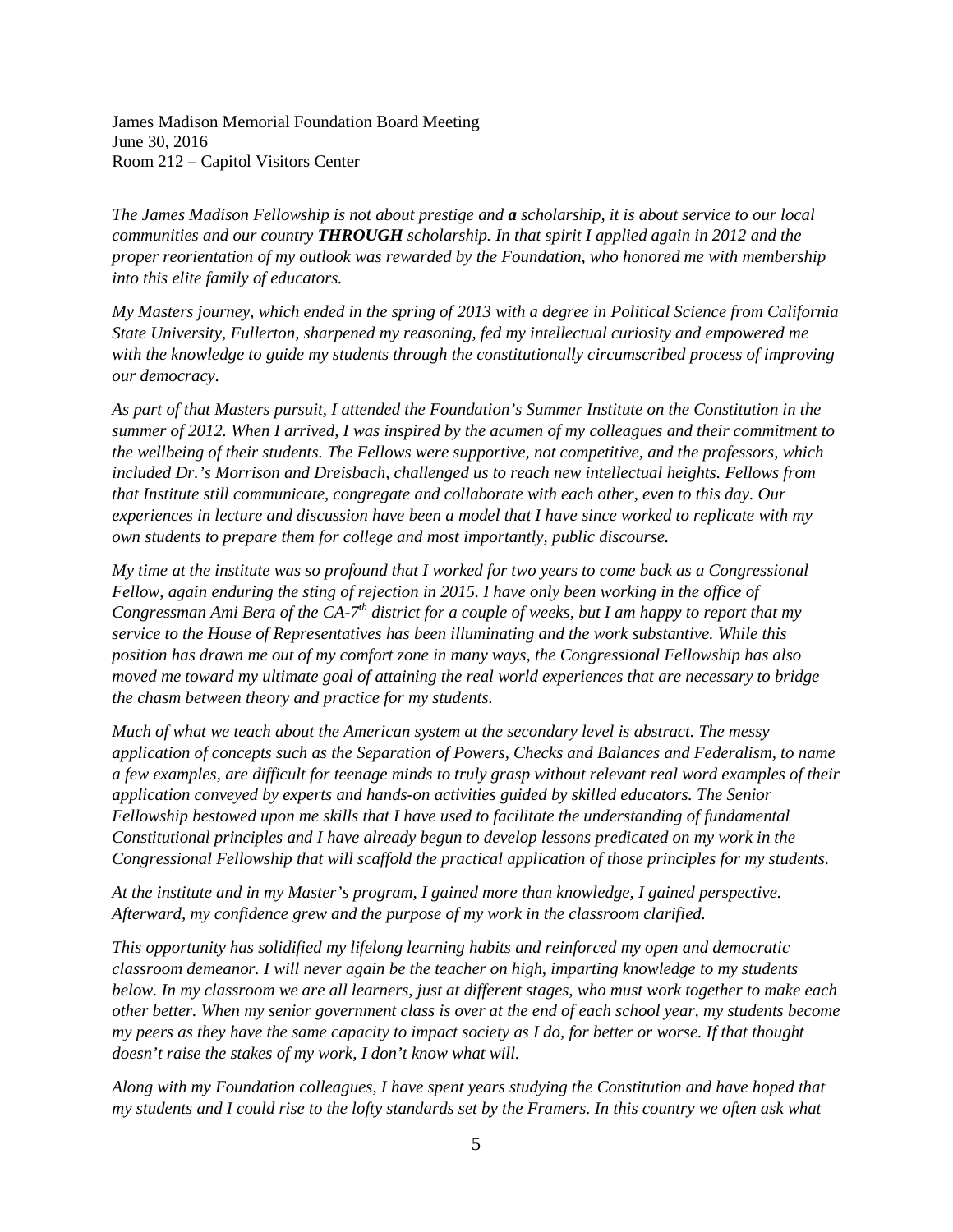*the Framers intended when they wrote the various clauses of the Constitution and the Bill of Rights or what they might do if they had to make the same types of decisions our current politicians have to make. Whether you practice textualism, strict construction or loose construction, the saliency of the Constitution in our daily lives is undeniable. Thinking critically about the history that created our founding document and the history that has been created by it since its ratification is not merely an interesting intellectual exercise, it's an obligation to be taken seriously by every American citizen.* 

*History is a store house of good and bad ideas. Our challenge is to explore the past, find the best ideas, and bring them to bear on current problems. It is likely, that our classes will be the final structured opportunity that our students will have to be engaged in the history and practice of the Constitution. We must make these precious experiences illuminating, engaging and practical. It is our duty as educators to use the study of history, government and politics to instill within our students the citizenship skills and passion for civic duty that is absolutely necessary for the continued prosperity of the American system. This is the only way we will have a chance to rise to the Framers standards and dare I say, exceed them.* 

### *Thank You*

Senator Cornyn – if you could author an amendment to the Constitution, what would it be?

John Resendez– clarification on the  $2<sup>nd</sup>$  amendment; our country needs some guidance

Senator Cornyn – article 5 – the idea of a current day constitutional convention of states

Secretary of Education – asked John – how has the fellowship helped you; how have you used your fellowship experiences in your classroom?

John Resendez – sharpened reasoning, means of inquiry, higher quality of discussions, civil discourse, practice in discussions, took risks in approaching Constitutional questions and more controversial subjects

Mr. Larsen – any other questions?

Secretary of Education – how has the fellowship evolved?

Mr. Larsen – initial and current/once/running program/teachers did what they said – they would do – studying in classroom; Fellows are educators; didn't go to law school – as to Secretary of Education – teaching in their community; special conferences; new president of NCSS is a Madison Fellow, proud of Madison fellowship; tell Fellows this is the most prestigious fellowship; your performance in the classroom; at Bill of Rights, National History Day – friend of ConSource, Civics Renewal Network, combining groups together; focus on fellowship; doing Constitutional videos – when Dr Maier died, we realized so many great professors are getting older and as they go, we lose that knowledge; trying to get Professor McCoy

Senator Cornyn – not a greater need than history teachers – a noble service

Mr. Larsen – the country is in turmoil/we have been well over a decade without an earmark

Senator Cornyn –want to talk to Senator Lamar Alexander about funding civic education

Secretary of Education – NCLB – need more focus on civic education

Meeting adjourned at 9:30